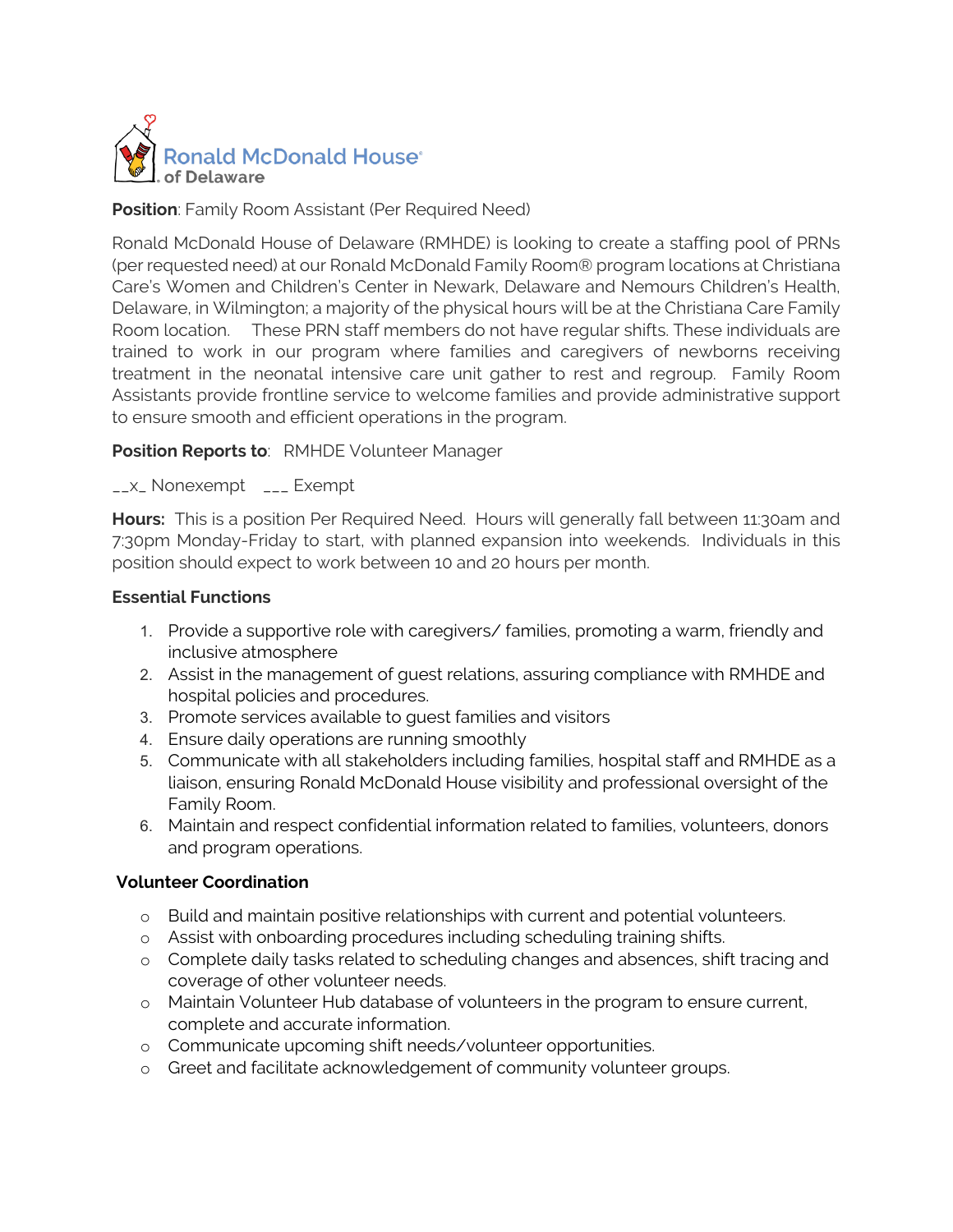### **Hospital Program Operations**

- o Coordinate and inventory snack supplies for the Ronald McDonald Family Room and Hospitality Cart, including in-kind donations, wish lists drives, as well as delivery. Storage and capturing information for acknowledgement.
- o Review maintenance log and report items needing attention or follow-up to designated hospital staff.
- o Responsible for data entry into RMHDE database for maintaining accurate statistical data relating to guest visits.
- o Review housekeeping log and report items needing attention or follow-up to designated staff.
- o Assist in the identification of any areas to improve the operations of the Family Room and report to RMHDE Volunteer Manager.
- o Attend Hospital training and annual safety re-orientations as required.

# **Miscellaneous**

- o Perform other duties as assigned by President/CEO, Operations Director and Volunteer Manager
- o Contribute to Social Media to help raise awareness about Family Room programs
- o Attend All Hands RMHDE quarterly meetings

# **Job Qualifications**

- o Passion for the mission of Ronald McDonald House of Delaware
- o Previous experience in a customer facing customer service or support type position dealing with individuals from diverse backgrounds frequently. Preferred work experience in roles where creating high level, high touch customer experience was expected and well executed.
- o Adherence to RMHDE and hospital policies and procedures and enforcement of such when required
- o Ability to respond to and handle emergency situations & conflict management
- o Strong interpersonal interactions, flexibility and the ability to exercise good decision-making
- o Proficient handling multiple tasks and projects with attention to detail
- o Ability to function responsibly and autonomously
- o Self-motivated and ability to work independently with strong organization skills
- o Previous experience working or volunteering in a nonprofit or healthcare environment
- o Successful completion of all hospital clearances to be onsite
- o Note: You must be COVID vaccinated to be hired in this role. You will be required to maintain your COVID vaccination status as required by RMHDE.